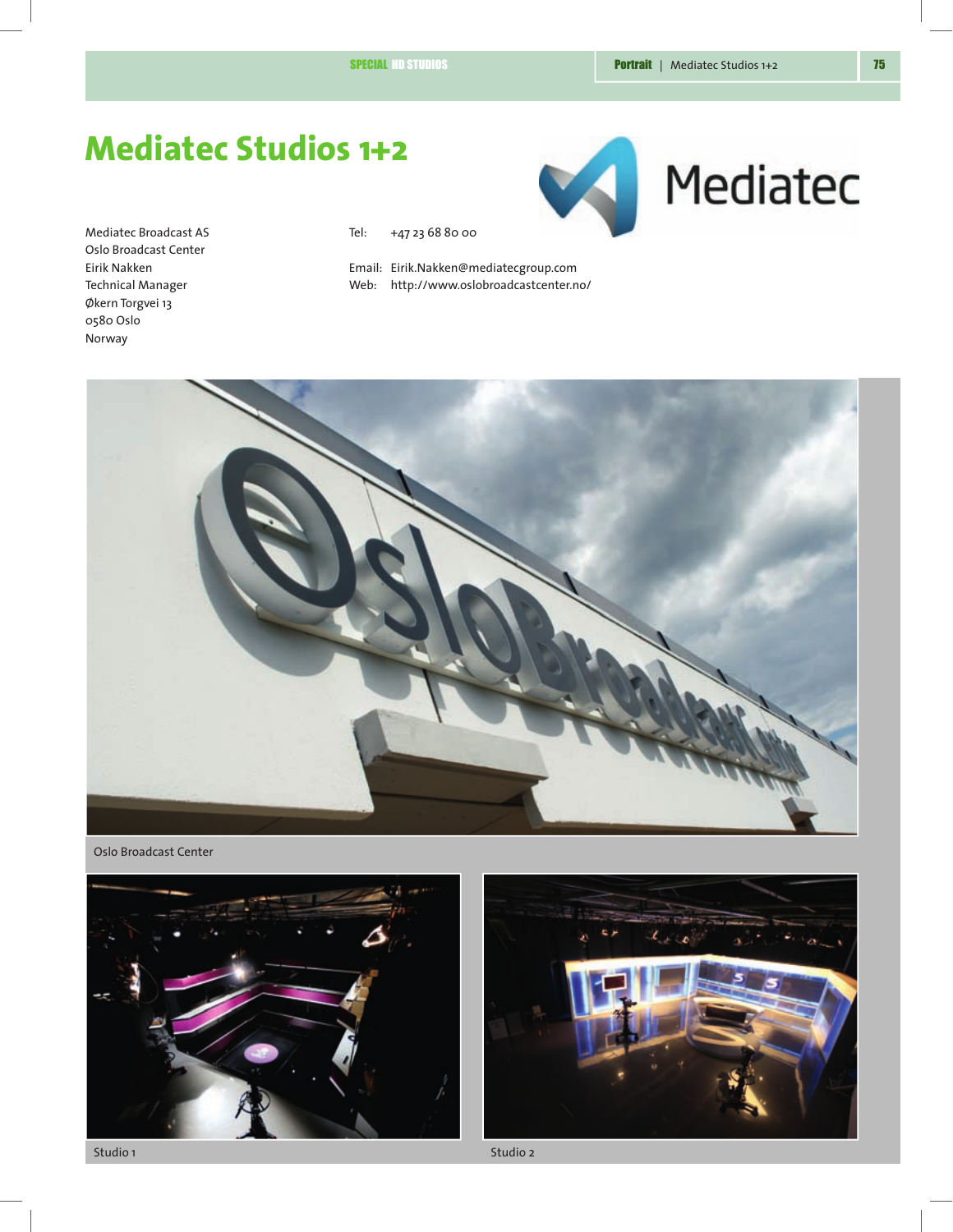



Production Gallery





Edit / Commentator Box





Equipment Room